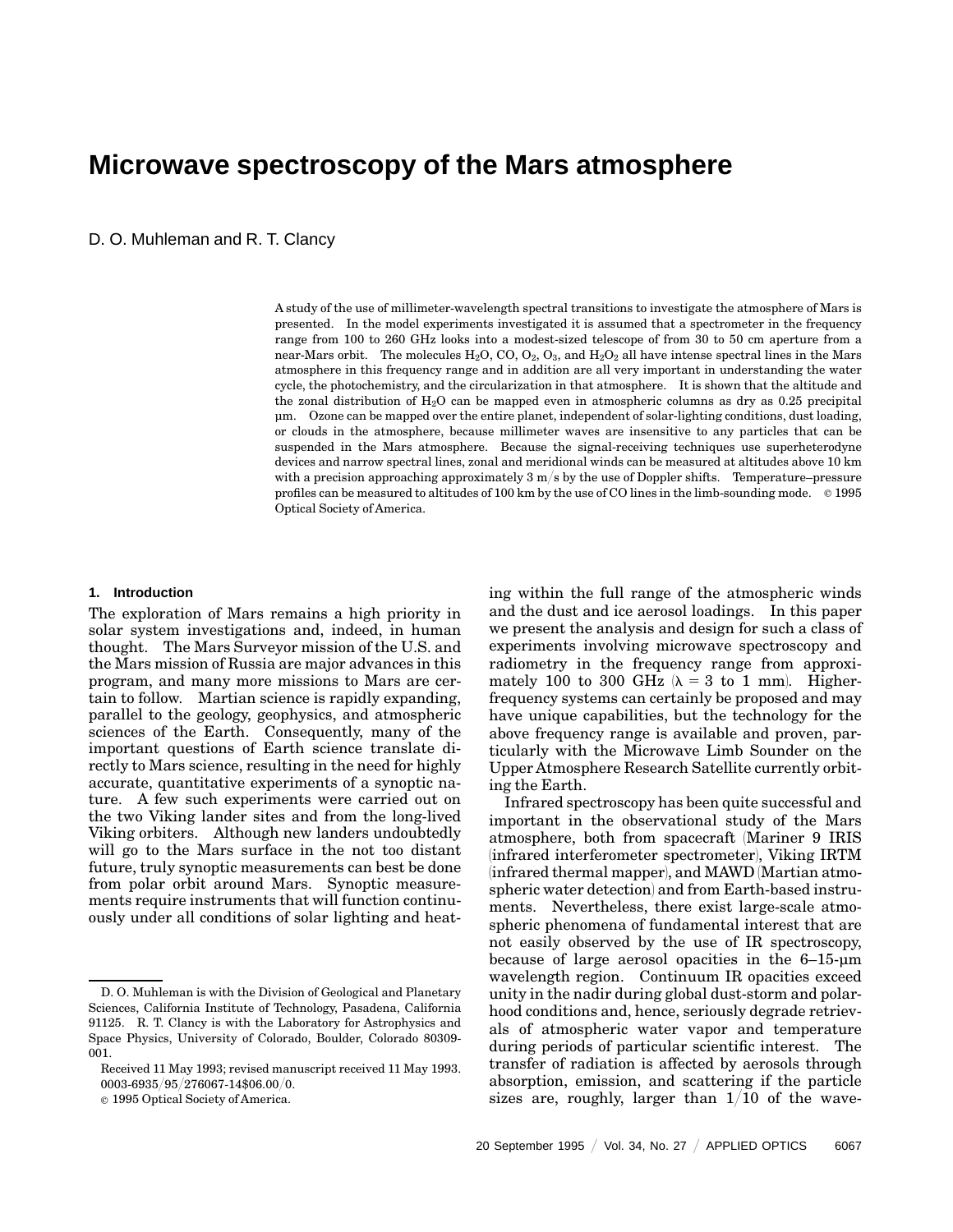length, rather independent of the optical properties of the particles. Because the largest-size particles that can be even transiently supported by the Martian atmosphere must be less than 100  $\mu$ m (e.g., ice crystals), experiments in which wavelengths longer than 1 mm are used are immune to all the aerosols.

The atmosphere of Mars is composed of  $95.5\%$  CO<sub>2</sub> and  $2.7\%$  N<sub>2</sub>, and the remainder consists of trace gases, including Ar, CO,  $H_2O$ ,  $O_2$ , and  $O_3$  (e.g., Owen *et al.*<sup>1</sup>). Although the photochemical balance of the Mars atmosphere is not completely understood, it seems clear that the predominantly  $CO<sub>2</sub>$  atmosphere is stable against photodissociation through vertical transport and chemical reactions involving CO, OH,  $H_2O$ ,  $O_2$ , and possibly  $H_2O_2$  (see Refs. 2 and 3). An even more uncertain issue is the response of this photochemical-eddy diffusive balance among  $CO<sub>2</sub>$ , CO, and  $O_2$  to seasonal variations in the  $CO_2$  partial pressure. Approximately 20% of the  $CO<sub>2</sub>$  is condensed out of the atmosphere as frost during the pressure cycle, and  $CO$  and  $O<sub>2</sub>$  remain in the vapor state. During this seasonal cycle, water vapor with a yearly average abundance of 10 precipital  $\mu$ m (pr.  $\mu$ m) must be shuttled between the polar regions by a system of zonal and meridional winds and has its own vapor–ice thermodynamic cycle.4–6

A large and important subset of molecular species in the Mars atmosphere exhibits very strong transitions in the microwave. In particular, microwave sounding provides substantially greater sensitivities to CO,  $H_2O$ ,  $O_3$ ,  $O_2$ , and  $H_2O_2$  compared with IR sounding techniques. Furthermore, local thermodynamic equilibrium (LTE) applies to much higher altitudes (lower pressures) for microwave frequencies. This permits the derivation of atmospheric temperatures (see Section 3) from microwave CO spectra to altitudes above 100 km on Mars, roughly 50 km above where non-LTE effects become important at IR frequencies.

An important adjunct to the atmospheric chemistry is the planet's meteorology, driven by strong seasonal effects related to the large Martian rotational rate, an obliquity of 24°, and an appreciably eccentric orbit. The first-order effects of the global meteorology are the modulation of the total atmospheric pressure by  $\pm 1.5$  mbars as  $CO_2$  frost caps wax and wane on the polar regions during northern and southern winters<sup>4,7</sup> and a robust atmospheric-circulation system. The latter has not been measured, nor is it likely to be measured during the Mars Surveyor mission, but zonal and meridional winds have been inferred from atmospheric-state data by Conrath *et* al.<sup>8</sup> and Conrath,<sup>9</sup> and from circulation model calculations by Pollack *et al.*<sup>10</sup> We believe that the direct measurement of this wind system is a high priority for future Mars missions, such as the Aeronomy Observer. Atmospheric winds can be sensed by measurement of the Doppler shifts of molecular lines due to the motion of the spacecraft with respect to the line-forming region in the atmosphere. For example, the CO line at 230 GHz will be shifted by 8

6068 APPLIED OPTICS / Vol. 34, No. 27 / 20 September 1995

kHz for a  $10-m/s$  wind. Microwave spectroscopy offers a virtually unlimited spectral resolution for the accurate determination of such Doppler shifts (see Section 2.

All the phenomena discussed above are understood, or at least modeled, to the first order, but we believe that a deep understanding of the Martian aeronomy and meteorology requires much more detailed observations of the atmospheric state, chemical composition, and abundances as a function of season, latitude and altitude, wind system structure, and the details of the  $H_2O$  distribution, state, and circulation. The obliquity and the spin rate of Mars are similar to those of the Earth, but with vastly different reservoirs of water. How do the circulation patterns differ on these two bodies? Although important progress will be made with the experiments on the Mars Surveyor mission 1especially on the questions of the volatile budget on the planet's surface), we believe that all the questions we have raised will be addressed more rigorously with the proposed Mars Aeronomy Observer mission (or its equivalent) and several other Mars opportunities. In particular, our understanding of the atmospheric chemistry and dynamics can be greatly advanced with an experiment in which microwave spectroscopic techniques are used to measure synoptically all the major species involved in the photochemical cycles, e.g.,  $CO$ ,  $O_2$ ,  $O_3$ ,  $H_2O$ , except for  $CO<sub>2</sub>$ , which can be studied with a very simple IR system. It is reasonable to expect that the detailed behavior of  $CO<sub>2</sub>$  throughout a Martian year will be well measured by the IR sounding experiment on the Mars Surveyor mission.<sup>11</sup>

## **2. Microwave Spectroscopy**

Microwave spectroscopy in the frequency range from 100 to 300 GHz is a mature field with highly developed systems that can be made lightweight and reliable by the use of all-solid-state components. All the molecules discussed above have intense molecular transition lines in this frequency range: CO at 115.3 and 230.6,  $H_2O$  at 183.3,  $O_2$  at 119, and  $O_3$  at 231 and 235.7 GHz; see Table 1 for a complete list of important species. Although sufficiently strong transitions of OH are not available in any frequency range for Mars applications, appropriate transitions be-

| Table 1. Microwave Transitions for Mars Molecular Species <sup>a</sup> |  |
|------------------------------------------------------------------------|--|
|------------------------------------------------------------------------|--|

| Molecule                | Wavelength<br>mm) | Surface<br>Volume Mixing Ratio <sup>b</sup> |
|-------------------------|-------------------|---------------------------------------------|
| ${}^{12}C$ , ${}^{16}O$ | 1.310, 2.602      | $2\times10^{-3}$                            |
| $13C$ , $16O$           | 1.361, 2.722      | $2\times10^{-5}$                            |
| ${}^{12}C$ , ${}^{18}O$ | 1.366, 2.733      | $4\times10^{-6}$                            |
| 16O16O                  | 2.526             | $1\times10^{-3}$                            |
| $16O$ $18O$             | 1.282, 2.52       | $2\times10^{-6}$                            |
| $O_3$                   | 1.255, 1.273      | $2 \times 10^{-8}$                          |
| H <sub>2</sub> O        | 1.637             | $3\times10^{-4}$                            |
| $H_2O_2$                | 1.305             | $2\times10^{-8}$                            |
| HO <sub>2</sub>         | many lines        | $5\times10^{-10}$                           |

*<sup>a</sup>*Strongest line in wavelengths of 1 to 3 mm.

*b*Representative values, e.g.,  $H_2O$  and  $O_3$  highly variable.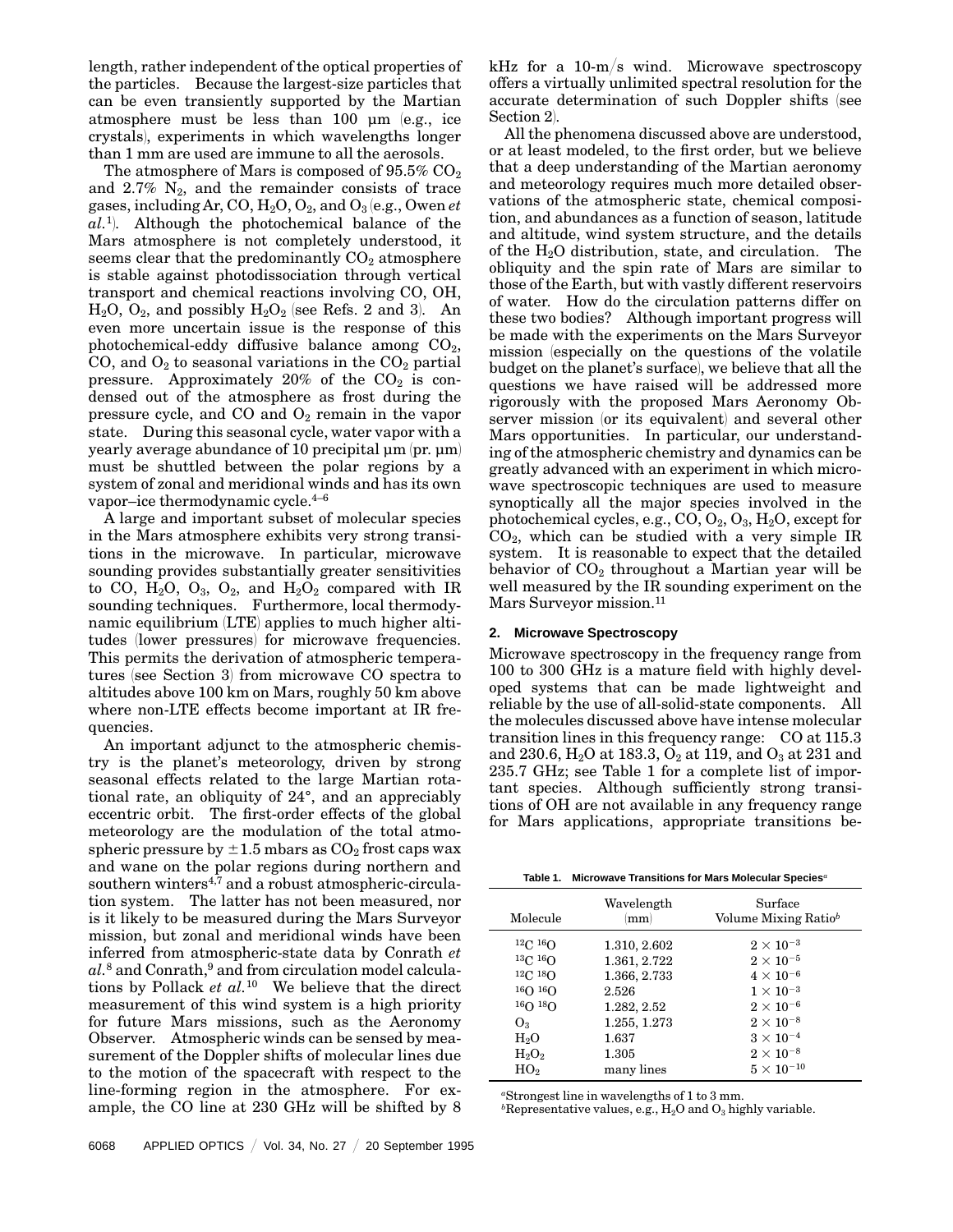tween 230 and 235 GHz are available for the related and important  $H_2O_2$  hydroxyl.

The quantities one retrieves from these transitions are somewhat dependent on the viewing conditions (nadir versus limb sounding) and the abundance and variability of the particular molecular species. The CO and  $O_2$  molecules are believed to be well mixed vertically and horizontally because of their large photochemical lifetimes  $|>2$  years, e.g., Ref. 2. Hence the CO and  $O_2$  microwave opacities permit temperature sounding of the Mars atmosphere, either in limb viewing, which provides temperature versus altitude profiles with good vertical resolution  $\sim$  5 km) and poorer horizontal resolution  $\sim 200$  km, or in nadir viewing (for the more optically thick CO line only), which provides temperature versus pressure profiles with poorer vertical resolution  $\sim 10$  km and high horizontal resolution  $(10 \text{ km})$ . If an independent measure of the vertical temperature profile is made available (such as from a radio occultation), the CO and  $O_2$  mixing profiles may be independently derived from their respective spectral lines.

The scarcer  $O_3$  and  $H_2O_2$  species may be best studied from limb sounding, although  $O<sub>3</sub>$  column abundances can be determined with nadir viewing when it exceeds  $\sim$ 10 µm atm (such as during winter conditions<sup>12</sup>). The  $O_3$  abundance on Mars is known to be highly variable, and freezing out of  $H_2O_2$  has been suggested to lead to variability of atmospheric  $\rm H_2O_2.^{13}$ 

The  $H_2O$  transition at 183.3 GHz is extremely important for the study of Mars. Under average Martian conditions of 10 pr. um the normal opacity of the atmosphere in the line center is approximately 20. We argue below that the measurement accuracy of the column of  $H_2O$  would be approximately 10% for regions and epochs on Mars where the abundance is greater than approximately 0.1 pr. µm. Under conditions in which the column abundance is greater than 1 pr. µm, our analysis shows that mixing-ratio retrievals accurate to approximately  $\pm 5\%$  can be achieved.

The frequencies that we are considering are sufficiently high that excellent spatial resolution can be achieved by the use of a telescope with a relatively small aperture size, as illustrated in Fig. 1. For example, at a spacecraft height of 300 km above the Martian surface, the HWHM beam for the  $H_2O$  line  $(\lambda = 1.64$  mm when a 33-cm aperture is used would be 7.2 km on the limb tangent point and 2.3 km on the surface. Thus the resolution for limb sounding in the  $H_2O$  line with a small telescope would be approximately half an atmosphere scale height. Subscale height resolutions would be achieved with a 50-cm aperture. Such a telescope mirror with sufficient rigidity and accuracy would have a mass less than 2 kg. The selection of the limb sounding, nadir sounding, or limb-to-nadir scanning would depend on the particular mission and its priorities. Limb sounding offers advantages for measuring atmospheric winds, the detection of spectral lines of very-low-abundance



Fig. 1. Telescope beam altitude resolution when the Mars limb is viewed as a function of the spacecraft altitude for apertures of 20, 30, 40, and 50 cm.

species, and the measurement of the atmospheric temperature versus pressure profile when high vertical resolution is needed. Nadir viewing is simpler, yields temperature versus pressure profiles to at least a scale-height resolution, and directly measures column abundances without assumptions of lateral homogeneity in the atmosphere. A much smaller aperture can be used for nadir sounding because the beam size affects only the measurement of lateral variations in meteorology, e.g., resolving a weather front while flying over it. Resolution in the direction of the motion of the spacecraft is smeared proportionally to the integration time in any case; consequently, a nadir-viewing resolution of approximately 10 km is instrumentally practical and sufficient for meteorological mapping for integration times of the order of 1 s. Microwave spectroscopic techniques for the investigation of Mars' atmosphere have the following advantages, particularly with respect to UV, visible, and IR techniques:

1. Instrument weighting functions are completely immune to the aerosol loading in the atmosphere and, as such, always probe into the lowest scale height of the atmosphere.

2. Intense transitions exist in the major photochemical molecules of the atmosphere,  $H_2O$ , CO,  $O_2$ , and  $O_3$ , as well as for important trace species such as  $H_2O_2$ . Note that  $HO_x$  species  $(OH, HO_2, H_2O_2)$  are not easily observed at UV, visible, or IR wavelengths.

3. Instruments are highly reliable because they can be built with all-solid-state devices and no moving parts, except for beam-pointing mirrors. Examples are spacecraft communications systems and the Microwave Limb Sounder instrument on the UARS.

4. Instruments are low mass and power: approximately 2 kg and 5 W per frequency band, with an overhead less than 20 kg and 10 W, including the telescope.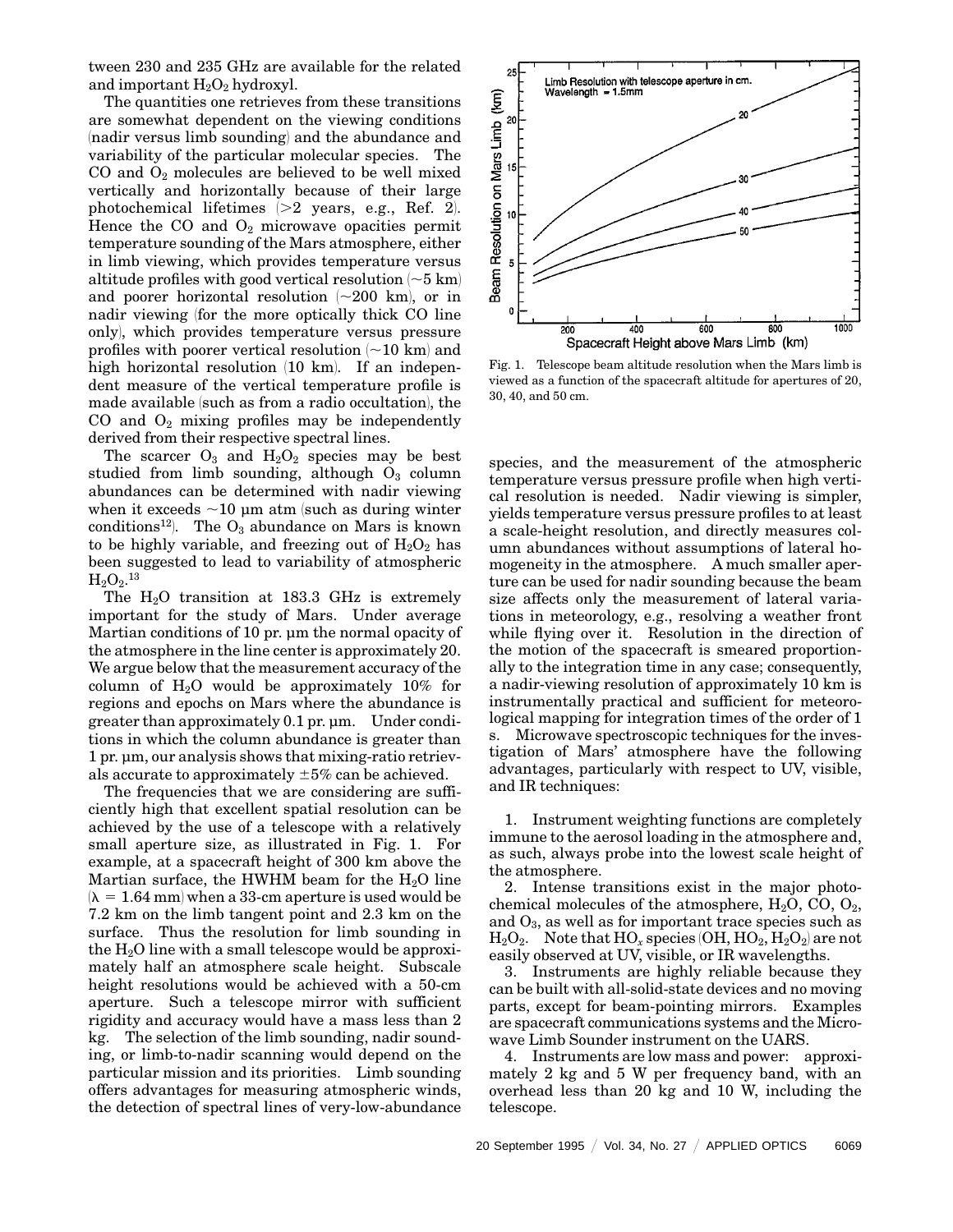5. Instruments at wavelengths near 1 mm can operate in the limb-sounding mode with half-scale resolution or the nadir mode with one-scale-height resolution with a 30-cm aperture.

# **3. Objectives and Capabilities**

Microwave spectroscopy is able to address major questions concerning the Mars atmosphere and its interaction with the surface. In this section we discuss a range of unanswered scientific questions and present a realistic error analysis of projected microwave measurements designed to answer these questions.

# A. Water Vapor

There already exists a large body of information on Mars atmospheric water, largely from the Viking IR radiance measurements of MAWD5 and ground-based observations (e.g., Barker<sup>14</sup>). The MAWD observations indicate that surface reservoirs in polar ice $5,15$ and the regolith6,16 lead to large seasonal and global variations of atmospheric water vapor. The Earthbased observations indicate that interannual variations are also likely. $14,17$  Primary disadvantages of these observations are that they provided limited information on the vertical distribution of water and did not provide information during polar night and in times of global dust storms and polar hood formation. Limited spatial  $\sim 5^{\circ}$  latitudinal) and temporal (approximately monthly for a given region) resolutions also limit the MAWD data set for examining interesting regions such as the advancing and retreating seasonal caps in addition to obscuration by the polar hood).

Observations during the polar night, seasonal cap growth, and global dust storms and the altitude distribution of water vapor are in fact primary pieces of information for understanding the seasonal and global budget of  $H_2O$  and surface–atmosphere interactions (e.g., Jakosky<sup>18</sup>). Microwave spectroscopy will accurately define atmospheric profiles of water vapor with much increased temporal and latitudinal resolution during the polar night and global dust storms and, in addition, provide complimentary measurements of atmospheric temperature–pressure profiles, regolith density, seasonal ice-cap growth, and winds (hence, meridional transport). This combined data set will greatly facilitate modeling the global cycle of water in the atmosphere, the regolith, and the seasonal and the residual polar caps.

The combinations of atmospheric temperature, water vapor, and wind measurements may be used to address the following questions:  $(a)$  Is the water abundance generally well mixed below  $\sim$  20 km as suggested by  $MAWD?19$  (b) Is the water vapor above  $\sim$ 20 km controlled by temperature because of vapor equilibrium? Previous observations do not adequately define the vertical distribution of water vapor.  $(c)$  To what extent does the lower atmospheric temperature influence the local water column? (d) Do diurnal temperature variations in the lower

6070 APPLIED OPTICS  $/$  Vol. 34, No. 27  $/$  20 September 1995

scale height and the related observations of morning fog (e.g., Pollack *et al.*,<sup>20</sup> Flasar and Goody<sup>21</sup>) lead to measurable changes in atmospheric water vapor in the lower scale height?  $(e)$  Do significant amounts of water condense out of the polar night?  $(f)$  What is the specific saturation state of water vapor in the polar hood as a function of time?  $(g)$  What are the distinctions between the two hemispheres and their polar regions with regard to water vapor?  $(h)$  Given the abundance of the airborne dust load measured with MO instruments, what effects do global dust storms have on the global distribution of water?

# B. Nadir Sounding of Water Vapor

A nadir-sounding channel is designed to produce high spatial and moderate vertical resolution maps of the atmospheric  $H_2O$  mixing ratio in addition to very sensitive determinations of the total column abundances, i.e., 0.1 pr. µm. The specific vertical resolution and accuracy for these measurements will vary depending on the particular distribution and column of water vapor at each point. The instrument can be designed to alternately determine the atmospheric temperature–pressure profile from measurements of the CO transition(s) and to sense the  $H_2O$  vapor with a duty cycle as short as 20 s. The determination of the  $H<sub>2</sub>O$  distributions from IR or microwave  $H<sub>2</sub>O$  spectra requires accurate temperature–pressure profiles which are not compromised by aerosol loading effects on the measurements during the very times of interest. Microwave temperature–pressure sounding is discussed in detail in Subsection 3.D. At a spacecraft altitude of 300 km or higher, the ground track speed is  $3 \text{ km/s}$  or less. Thus a polar-orbiting vehicle would yield a latitudinal spatial resolution of better than 30 km and a comparable longitudinal resolution (depending on the antenna size.

The visibilities of microwave water lines in the Mars atmosphere are illustrated in Figs. 2–4 for the rather *ad hoc* altitude distributions selected for this purpose. Figure 2 shows two synthetic 183-GHz lines (plus realistic system noise) for a midlatitude temperature profile, assuming that  $B = 1$  and 10 pr.  $\mu$ m of  $\text{H}_2\text{O}$  to saturation followed by saturation conditions. Because the gas is relatively cold over a warm surface the lines appear in absorption. Figure 3 illustrates the sensitivity of nadir  $H_2O$  spectra to the altitudes distribution of water vapor. All four spectra incorporate a midlatitude temperature profile and a water column of 10 pr. µm, which is uniformly distributed in 5-, 15-, 25-, and 80-km layers above the surface. These lines appear in emission in the wings and are self-absorbed in the line center. Figure 4 illustrates a situation that may occur over a winter pole, where one would expect all the water vapor to have condensed out, and with a surface temperature at the  $CO<sub>2</sub>$  sublimation temperature near 150 K. It is possible that strong upper-atmospheric winds would blow a small amount of  $H_2O$  vapor over these regions. Figure 4 illustrates the cases in which 1 pr. µm of water vapor is distributed with a constant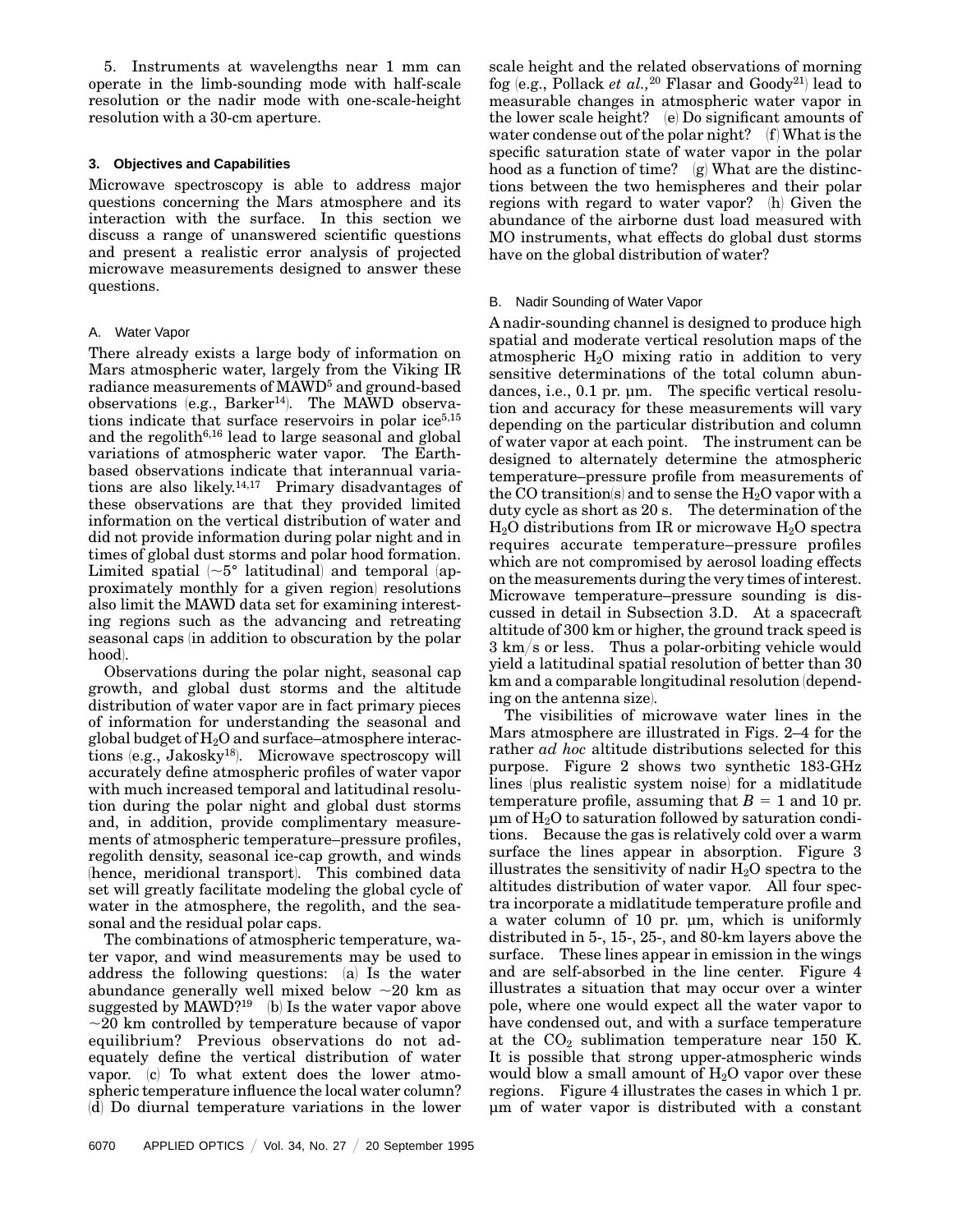

Fig. 2. Nadir-viewing synthetic 183-GHz spectra for  $H_2O$  vapor column abundances of 1 and 10 pr. µm for the Martian midlatitudes. The spectra have been corrupted by realistic measurement noise in a 10-s integration (INT). Res, resolution.

mixing ratio for altitudes above 25, 10, and 0 km. The lines appear completely in emission as the adopted temperature profile is characterized by warmer temperatures above a cold surface. A Viking polar radio occultation temperature versus pressure profile was used to calculate these  $H_2O$  spectra (see Fig. 11, below). All the  $H_2O$  spectra shown in Figs. 2–4 have distinct line shapes and depths that contain information on the vertical distribution of  $H_2O$  abundances as well as the total column abundances.

We present three cases for  $H_2O$  mixing-ratio retrievals based on nadir observations from a microwave spectrometer water channel. These cases are presented to represent the accuracy and the vertical resolution of the  $H_2O$  profile retrievals for nominal conditions 110 pr. µm of water at summer midlatitudes), high-abundance conditions (40 pr. µm), and low-abundance conditions 10.25 pr. µm of water at the winter pole).

The nominal midlatitude case is shown in Fig. 5. The input profile (designated by the plus signs) is a



Fig. 3. Synthetic nadir-viewing lines for uniformly mixed  $H_2O$ below altitudes of 5, 15, 25, and 80 km. In each case the column abundance is 10 pr. µm.



Fig. 4. Synthetic nadir-viewing lines for uniformly mixed  $H_2O$ above altitudes of 0, 10, and 25 km over the cold winter pole. Total abundance is always 1.0 pr. µm.

vapor-equilibrium profile of water vapor in the pressure range of  $\sim 0.04-4$  mbars. Above and below this region, the H<sub>2</sub>O mixing ratio is set to  $1.75 \times 10^{-4}$ , such that the integrated water column equals 10 pr. µm. The dashed curves are six separate inversions for the  $H_2O$  mixing profile, derived from a synthetic H2O spectrum with added Monte Carlo Gaussian noise. Noise equivalent to that expected from the temperature–pressure profile is used in the inversions. The temperature–pressure profile was adapted from the Viking 2 descent profile.

The inverted profiles reproduced three basic features from the input profile:  $(1)$  a constant mixing ratio below  $\sim$ 1 mbar at which the total water available is not sufficient for saturation;  $(2)$  a region between  $\sim$ 1 and 0.3 mbars at which saturation occurs; and (3) above  $\sim 0.3$  mbars at which H<sub>2</sub>O again becomes undersaturated. The match of input and derived profiles for this case is likely to be representative of the H2O profile-retrieval accuracy for nadir observations, although we may still increase the information return from the spectra with further development of the inversion techniques. (The inver-



Fig. 5. Water vapor retrievals (dashed curves) from synthetic spectra plus noise for uniformly mixed profiles to saturation with total water of 10 pr. µm. A midlatitude, summer temperature– pressure profile is assumed, along with nadir sounding.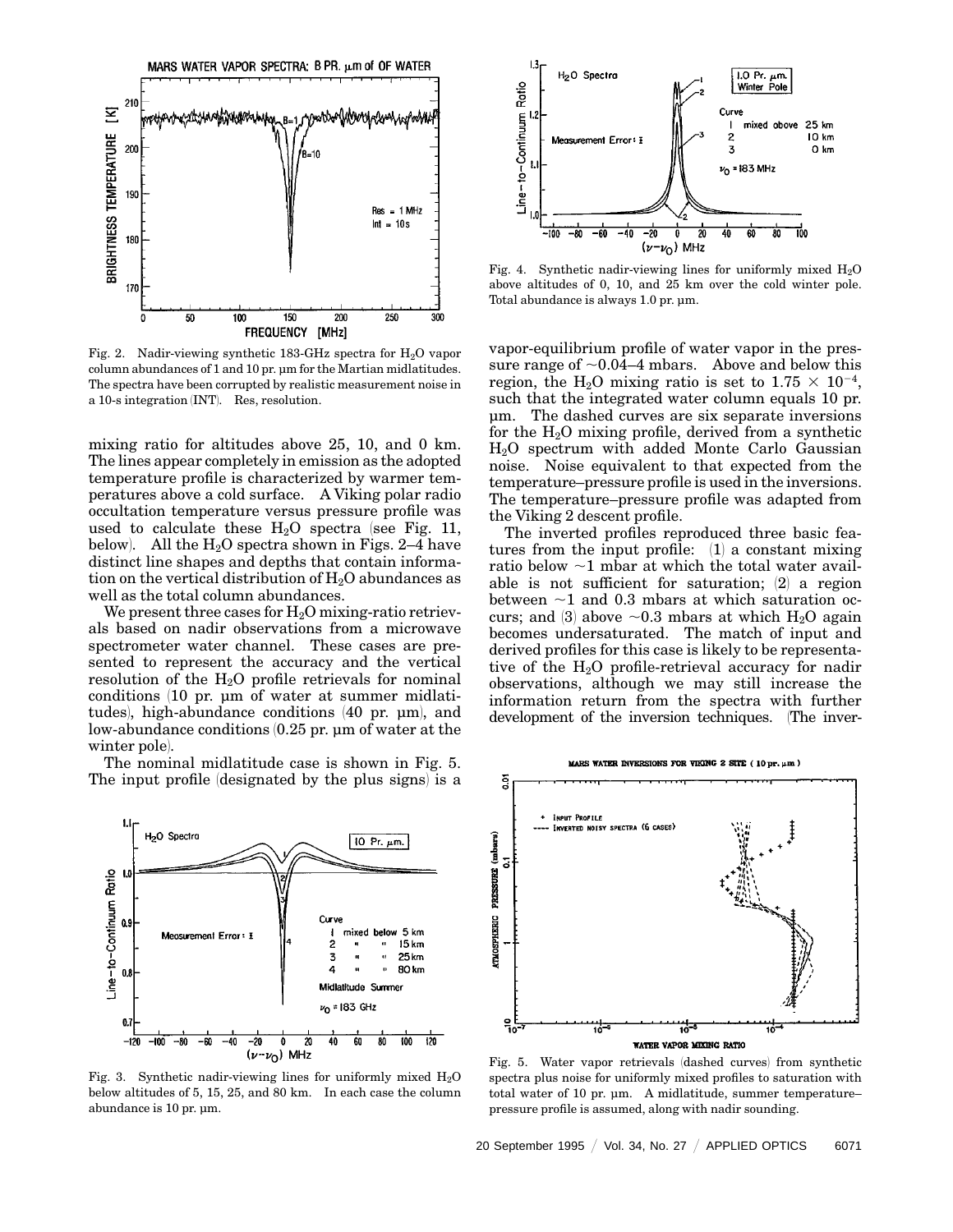sion techniques used here evolve from constrained, least-mean-squared inversions, somewhat similar to Twomey–Chahine techniques.) Vertical integration of the derived mixing profiles yields a column of  $10.8 \pm 1$  pr. µm, which is to be compared with the input of 10 pr. µm. As with the accuracy of the vertical distribution, we may expect to do better with further development of the inversion technique, e.g., the overshoots in the retrieved profiles are a consequence of the use of linear segments in the estimated profiles.

Our second case assumes the same Viking 2 temperature–pressure profiles (see Fig. 10, below) as the first case, with 40 pr. µm of water in the atmosphere. This large amount of water permits better definition of the minimum in the water abundance in Fig. 6 at  $\sim$ 0.2 mbars. The increase in water for both the input profile and the solution profiles between 0.1 and 0.003 mbars is due to a temperature maximum in the temperature–pressure profile; hence the vapor approaches undersaturation in this region (see Fig.  $8$ , below). The retrieved column abundance for the solutions is  $40 \pm 3$  pr.  $\mu$ m. We show a far more difficult case in Fig. 7, in which the plus signs indicate a plausible  $H_2O$  mixing profile over the winter pole. Saturation below  $\sim$ 1 mbar leads to very low H<sub>2</sub>O vapor in the lower atmosphere and a low column abundance  $(0.25 \text{ pr. }\mu\text{m})$ . The upper boundary mixing of  $2 \times 10^{-5}$  was assumed to produce this column. The solution profiles (dashed curves) were again inverted from a synthetic spectrum with noise added. The temperature–pressure profile plus noise (see Fig. 11, below) was modeled after Mariner 9 IRIS observations of the northern winter pole.8 The inverted profiles yield very good agreement with the input profile above 1 mbar. They reproduce the falloff of water vapor below 1 mbar, although the inversion has noticeable difficulty in matching the sharpness and altitude of the falloff. This particular case, in which there is a sharp discontinuity in the lower scale height of the atmosphere, represents a worst-case test for nadir-viewing microwave water vapor retrievals.



Fig. 6. Same as for Fig. 5 but for a total water abundance of 40 pr. µm.



Fig. 7. Same as for Fig. 5 but for a total water abundance of 0.25 pr. µm over the winter pole. For  $BT(K)$ , a 1-MHz resolution is assumed.

The solutions shown in Fig. 7 produce a water column of  $0.5 \pm 0.3$  pr. µm. The inversion algorithm requires further study to improve solutions for this type of water vapor profile.

Microwave nadir sounding in the 183-GHz line will generally retrieve a 10% accuracy in the water column abundance with sensitivity for columns lower than 0.1 pr. µm, depending on the specific altitude distribution of the water. Nadir observations also exhibit reduced sensitivity for regions in which the atmosphere is isothermal and close in temperature to the brightness temperature of the surface.

# C. Limb Sounding of Water Vapor

As a general rule, limb sounding improves both the sensitivity and the altitude resolution of atmospheric measurements at the expense of horizontal resolution. For observations of Mars atmospheric water vapor, the advantages of limb sounding are quite significant. Figure 8 presents limb-weighting functions for the 183-GHz water line for the nominal midlatitude water mixing profile in Fig. 5. Unnormalized weighting functions at representative altitudes of 0–80 km are shown for a 1-MHz channel placed at selected frequency offsets from the 183-GHz line center. These frequency offsets were chosen to optimize slant limb opacities for maximum altitude resolution and intensity of the weighting functions. The optimum frequency offsets  $(\nu - \nu_0)$  and the model water mixing ratios  $(H_2O)$  are indicated at each tangent altitude. In practice the full range of frequency offsets would be observed at each tangent altitude. The model brightness temperatures provided in Fig. 8 indicate the estimated signal strength measured at the given tangent altitude and frequency offset, assuming a 1-MHz channel width. An upper-limit estimate of signal–noise limitations in the accuracy of derived water mixing profiles can be made when a  $\pm 1$ -K measurement error in brightness temperature is assumed. Hence, the resulting signal-to-noise er-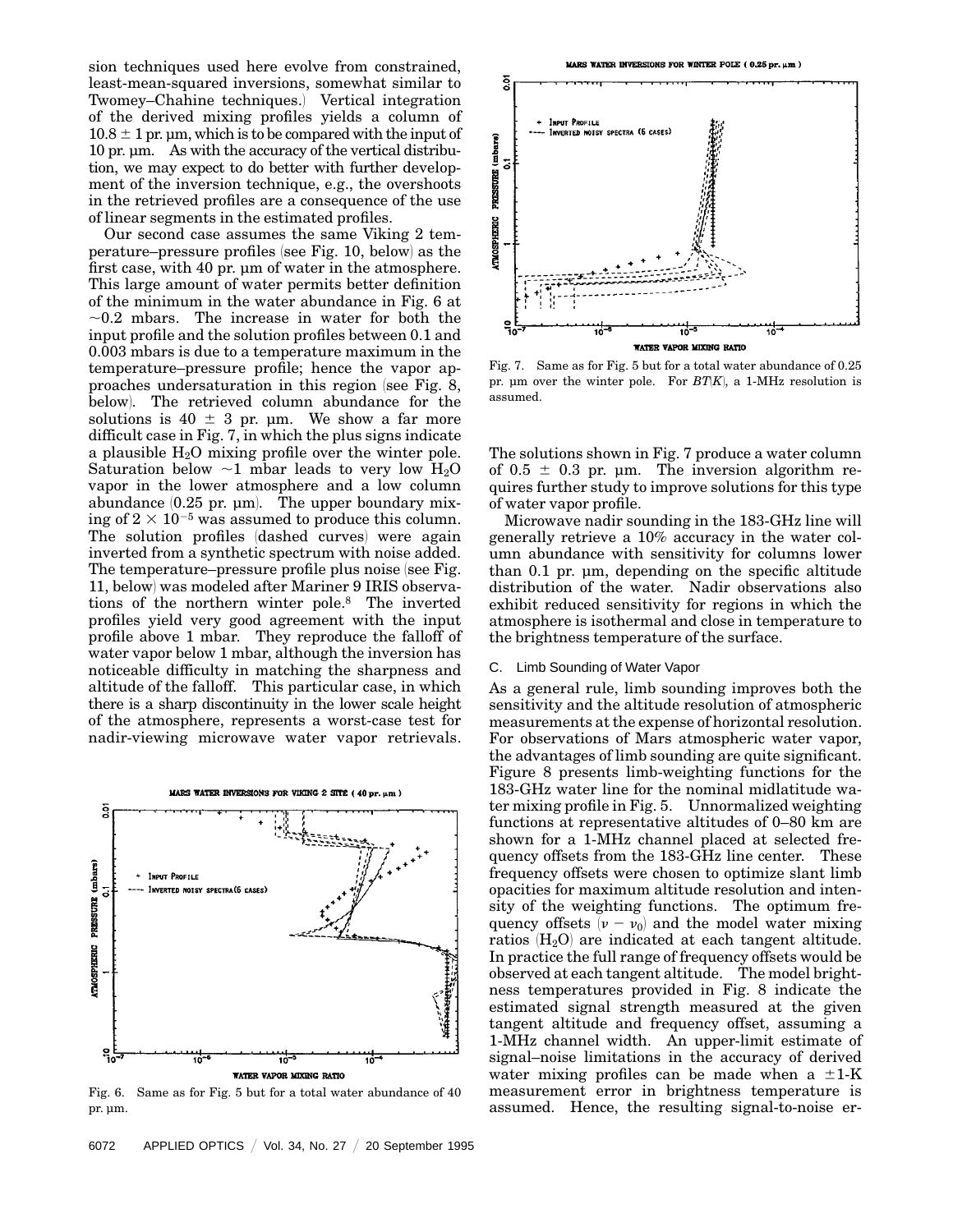

Fig. 8. Limb-sounding weighting functions for 10 pr.  $\mu$ m of H<sub>2</sub>O uniformly mixed to saturation. The brightness temperature  $BT|K|$ at  $(\nu - \nu_0)$  MHz from the line center is shown in tabular form. Also shown is the assumed  $H_2O$  mixing ratio  $\langle H_2O \rangle$  as a function of altitude. In each case, it is assumed that an infinitely narrow beam is pointed at the limb at the altitude shown.

rors in the water mixing profile are of the order of a few percent below 50 km altitude and 10% near 100 km altitude.

Limb-weighting functions for the much-reduced water vapor abundances of the winter pole are presented in Fig. 9. Accurate water vapor profiles could be retrieved between 10 and 80 km altitude. A lower limit of  $\sim 10^{-7}$  for the water mixing ratio would be determined for altitudes below  $\sim$  10 km.

Water vapor limb-sounding observations for the Mars atmosphere offer significant improvements over nadir observations. Four important improvements are listed below:

1. The vertical resolution is limited primarily by the diffraction beam of the antenna. The inherent limb-viewing vertical resolution is  $\sim$ 2 km, i.e., the half-power width of the curves shown in Fig. 8, which is approximately half the diffraction-limited limb resolution for a 50-cm telescope at a frequency of 183



Fig. 9. Same as for Fig. 8 but for a total water abundance of 0.25 pr. µm over the winter pole. For  $BT|K|$ , a 1-MHz resolution is assumed.

GHz. Note, however, that the horizontal resolution for limb sounding  $\sim 200$  km is significantly degraded relative to the nadir-viewing horizontal resolution  $\sim$ 30 km).

2. The sensitivity of water vapor limb observations is ideal for Mars observations. Accurate definition  $(\pm 10\%)$  of water vapor mixing profiles up to 50 km should be provided for any conceivable water vapor profile in the Mars atmosphere.

3. The water emission is always viewed against the 3-K background of space for limb viewing, versus the  $\sim$ 200-K background of Mars for nadir viewing. Hence the sensitivity of limb viewing is not subject to the variable contrast between atmospheric and surface temperatures, as is the case for nadir viewing.

4. Water vapor determinations from limb observations are also less sensitive to uncertainties in the atmospheric-temperature profile.

#### D. Temperature–Pressure Sounding

The temperature and pressure of a planetary atmosphere can be determined from the measurements of a calibrated microwave spectral line of a well-mixed molecular species, such as the  $CO(1-0)$  line, by sensing the blackbody emission shape across the line's spectrum. Temperature information is contained in the brightness temperatures themselves, and pressure information can be extracted from the line shape through the pressure-broadening mechanism. The limb- and the nadir-sounding cases are different manifestations of the same phenomenon. Limb sounding with a 30–50-cm telescope actually resolves the emission in an altitude range delimited by the beam, one half-scale height being easily achievable on Mars. In spectral regions in which the line is optically thin, the brightness temperature and the linewidth directly yield the physical temperature and the pressure, respectively, after a small correction for the contribution of the (known) layers just above the ray tangent point on the limb.

Nadir sounding is somewhat more complex because the instrument, at a given frequency channel in the spectral line, senses emission from the planet's surface, emission from the atmosphere, and self-absorption of these emissions because of the colder layers of the atmosphere above. Nevertheless we show below that such data are readily invertible in terms of temperature (and pressure) versus altitude but are limited to scale-height resolution.

Primary scientific goals of microwave temperature– pressure sounding include  $(1)$  seasonal and meteorological variations in atmospheric temperatures,  $(2)$ inferred geostrophic winds that can be compared with direct Doppler observations, (3) meridional heat transport to poles both from the measured latitudinal gradient in atmospheric temperatures and from direct meridional wind measurements,  $(4)$  the relationship of atmospheric temperatures to water vapor measurements and condensate measurements from other spacecraft instruments,  $(5)$  the relation of ground temperatures from IR and microwave surface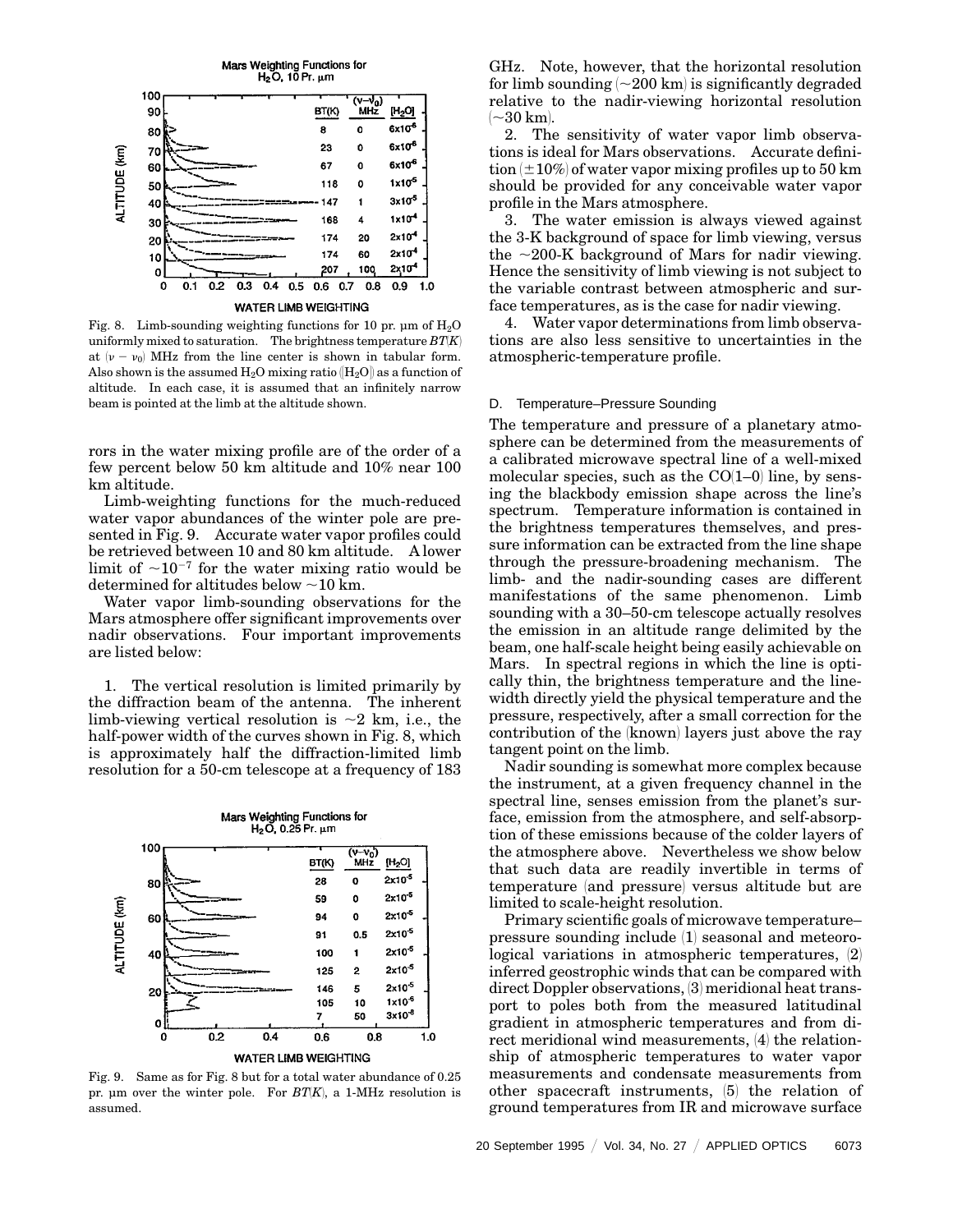brightness temperatures to the lower atmospheric  $temperatures, 6$  the relation of atmospheric temperatures and the seasonal ice cover as determined from other surface-property measurements,  $(7)$  differences in atmospheric and surface temperatures for the north and the south poles of Mars,  $(8)$  measuring atmospheric temperatures cold enough to form  $CO<sub>2</sub>$ clouds (such as at the southern winter pole),  $(9)$  the radiative-balance effects of global dust storms on the atmospheric-temperature profile up to a 60-km alti $tude, and (10)$  disturbances. Limb-sounding measurements have sufficient resolution to detect wave structures in the atmosphere, such as gravity waves.

Microwave temperature retrievals are characterized by three important strengths in the millimeter wavelength sounding technique. First, the observations are independent of the state of the atmosphere. Unambiguous temperature–pressure profiles can be obtained on the day and the night sides, for very cold atmospheric conditions, during intense formation of atmospheric condensates, and during the most intense dust storm conditions. These are, of course, conditions for which accurate knowledge of the temperature–pressure profile are most interesting. Second, nadir sounding provides high spatial resolution for observing such phenomena as sharp temperature gradients across weather fronts, atmospheric temperatures across the retreating or growing seasonal caps, the local variation of atmospheric temperatures at winter poles, and atmospheric-heating effects of localized dust storms. Finally, non-LTE effects do not affect microwave temperature retrievals to atmospheric pressures well below 0.0001 mbars. Hence temperature profiles can be returned to the 60-kmaltitude level from nadir sounding and to the 100-km level from limb sounding. Correction for non-LTE effects, particularly with limb sounding, can be complex and must compromise the accuracy of retrievals.

## E. Nadir Sounding for Temperature–Pressure Profiles

A CO 1.3-mm channel would provide maps of the temperature–pressure profile with high spatial and moderate vertical resolutions with nadir viewing. 1Limb sounding in this channel with a 30-cm telescope aperture achieves a beam size on the limb of 6 km from an altitude of 300 km. We discuss this case below.) Horizontal resolution is that for water vapor maps. The temperature–pressure profiles will extend from the surface to  $\sim 0.01$  mbar, with scaleheight resolution. An average temperature in the region of 0.01–0.001 mbars is also retrieved. Error bars on the temperature–pressure profiles are independent of atmospheric or surface temperatures and would be  $\pm 2^{\circ}$  (because of absolute calibration limitations of the instrument for individual measurements based on this study.

We show temperature–pressure inversions for two cases for the Mars atmosphere. In Fig. 10 we present six separate temperature–pressure inversions  $(dashed curves)$  of synthetic 1.3-mm  $(CO)$  spectra with noise. The input profile, denoted by plus

6074 APPLIED OPTICS / Vol. 34, No. 27 / 20 September 1995

MARS TEMPERATURE INVERSIONS FOR VIKING 2 PROFILE



Fig. 10. Temperature–pressure retrievals (dashed curve) from synthetic spectra corrupted by noise; nadir viewing. The input temperature–pressure profile  $\left( +\right)$  is the Viking 2 measurement.

signs, is taken from the descent observations of the Viking 2 Lander. Three important results may be obtained from examination of Fig.  $10:$  (1) the inversions accurately reproduce the input solution below  $\sim$ 0.4 mbars, (2) the temperature wave structure between 0.4 and 0.002 mbars is retrieved by the solution from the  $\sim$ 20-km wavelength of this structure. The inversion finds a smooth mean (solid curve) through the temperature structure above  $\sim 0.002$  mbars because of the shorter wavelength structure of temperature in this region,  $(3)$  noise in the spectrum does not introduce significant noise in the temperature inversions. The  $\pm 2$ -K error is primarily an uncertainty in the absolute calibration of the instrument.

Figure 11 illustrates retrieval for an inverted temperature–pressure profile over the cold winter pole. We have constructed a model profile (plus signs) on the basis of Mariner 9 IRIS observations from Conrath



Fig. 11. Same as for Fig. 10 but for the winter pole. The input temperature–pressure profile is from a radio occultation inversion.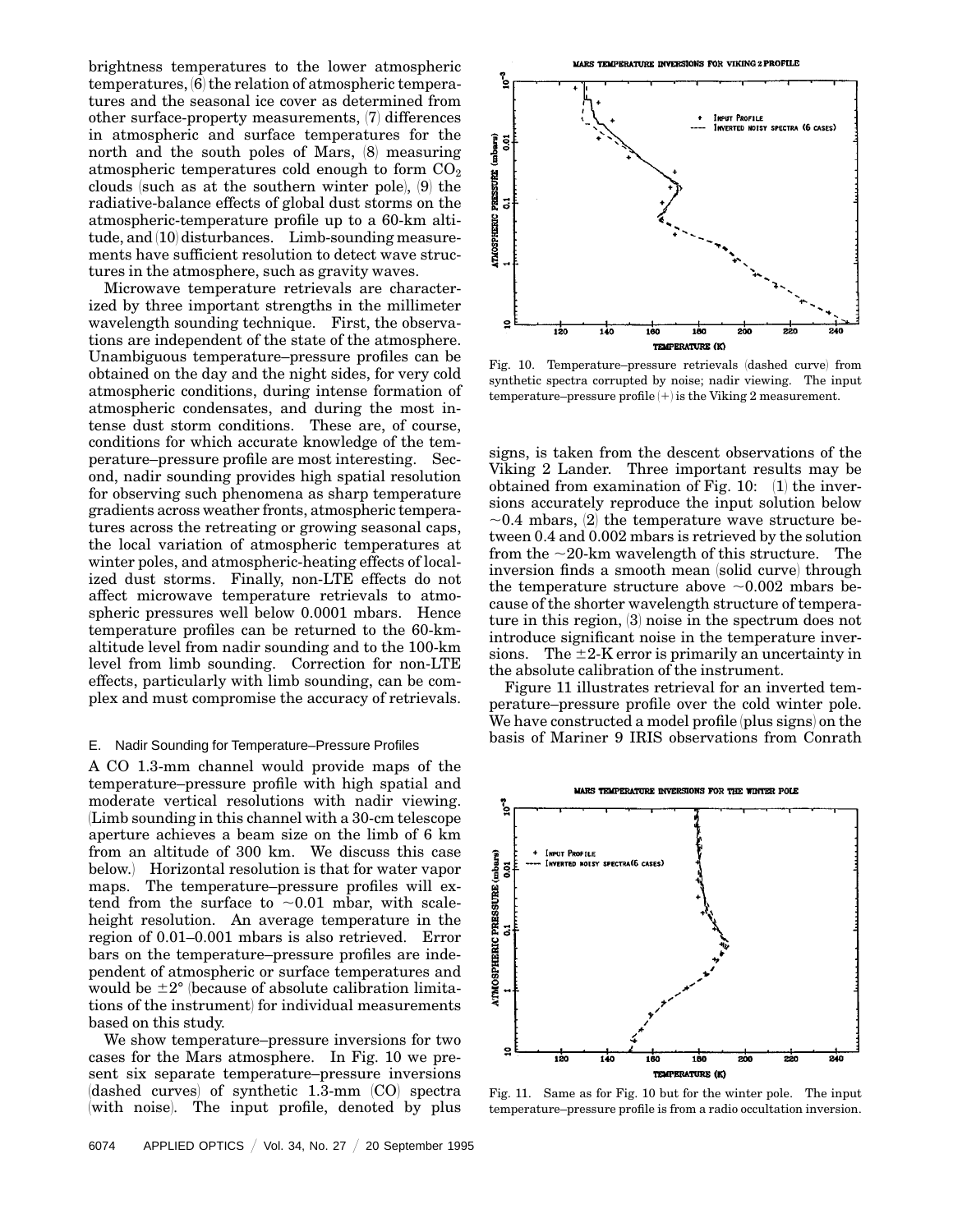$et\ al.^8$  The synthetic solutions (dashed curves) reproduce the input profiles, including a maximum in temperature at  $\sim 0.2$  mbars, quite accurately. These two examples are typical of all the temperature– pressure profiles we have synthesized. The temperature-sounding data inversions allow us to obtain temperature–pressure profiles with temperatures accurate to  $\pm 2$  K under all imaginable Mars atmospheric conditions. A number of questions remain to be examined. We believe that we can determine the mean global surface pressure to approximately  $\pm 0.25$ mbars by averaging spectra over several days. The diurnal variation in the Mars surface temperature would be easily detected, and such spectra would also be somewhat sensitive to the diurnal variations in the atmosphere in the lower scale height.

#### F. Limb Sounding for Temperature–Pressure Retrieval

Improvements in temperature–pressure sounding gained from limb viewing are less significant than for water vapor retrievals. The primary advantage gained in limb sounding for atmospheric temperatures is the increased vertical resolution of the observations. This is particularly important for the study of vertical wave structures. Sensitivity increases over nadir viewing are significant primarily for increasing the altitude range of temperature sounding to above 100 km. For altitudes below  $\sim 60$  km, CO opacities in limb and nadir sounding are always sufficient for accurate temperature–pressure sounding. Furthermore, variations in the contrast of surface and atmospheric temperatures do not significantly affect limb temperature–pressure sounding, except perhaps for the lowest scale height. These distinctions between water vapor and temperature observations in the nadir follow from the distinction in  $H_2O$  and CO opacities in the Mars atmosphere. CO is well mixed in the Mars atmosphere, because of its long photochemical lifetime. Hence variability of CO opacities is driven by moderate seasonal and latitudinal variations in Mars atmospheric pressures. Atmospheric  $H_2O$  mixing ratios are variable by several orders of magnitude because of the extreme atmospheric-temperature dependence of  $H_2O$  condensation. As a result, water vapor weighting functions are extremely variable in time and position on Mars. Optically thin conditions, which may apply to the entire  $H_2$  O spectrum, can lead to sensitivity of the entire derived  $H_2O$  mixing profile with Mars surface brightness temperatures. Temperature derivations from the CO line are sensitive to Mars' surface temperatures only when temperatures in the lowest scale height are being retrieved, because this is the only region in which one is required to use the optically thin portion of the line.

Midlatitude weighting functions for limb sounding in the CO  $J = 2-1$  (230.538-GHz) line are shown in Fig. 12. The unnormalized weighting functions, brightness temperature, optimum frequency offsets  $(v - v_0)$ , and CO mixing profile are presented as they are for water vapor in Figs. 8 and 9. Half-scaleheight temperature profiles with a  $\pm 2$ -K accuracy



Fig. 12. Same as for Fig. 8 but the weighting functions are for the  $CO(2-1)$  line used for temperature–pressure inversions. For  $BT(K)$ , a 1-MHz resolution is assumed.

could be retrieved between 0 and 70 km altitude. Temperature sounding with a  $\pm$ 5-K accuracy could be extended to 110–130 km altitude.

#### G.  $O_3$ ,  $O_2$ ,  $H_2O_2$  Measurements

The photochemistry of the Mars atmosphere is remarkably similar to the photochemistry in the terrestrial stratosphere–mesosphere. In both cases photolysis of trace amounts of atmospheric water vapor supplies HO*<sup>x</sup>* radicals that act as catalytic recombination agents for  $O_2$  and  $CO_2$ . Important photochemical species include CO, O, O<sub>3</sub>, OH, HO<sub>2</sub>, and H<sub>2</sub>O<sub>2</sub>. The stability of the Mars  $CO<sub>2</sub>$  atmosphere requires that the photolysis products of  $CO<sub>2</sub>$   $(O, O<sub>2</sub>, CO)$  be efficiently recombined into  $CO<sub>2</sub>$ . There exist significantly different photochemical cycles for  $CO<sub>2</sub>$  recombination, all of which involve odd hydrogen species  $(H,$ OH, HO<sub>2</sub>; e.g., McElroy and Donahue,<sup>2</sup> Parkinson and Hunten,<sup>22</sup> Kong and McElroy,<sup>23</sup>. A major unresolved question is the degree to which rapid vertical mixing or high abundances of odd hydrogen account for the relatively low abundance of CO observed in the Mars atmosphere.

The oxygen species that result from  $CO<sub>2</sub>$  photolysis  $(0, 0<sub>2</sub>, 0<sub>3</sub>)$  are predicted to be anticorrelated with the abundances of the odd hydrogen species. Spatially and temporally variable column abundances for  $O_3$  in the Martian atmosphere have been noted from ground-based observations24 and Mariner 9 UVS observations.<sup>12</sup> The observed  $O_3$  column is found to be anticorrelated with atmospheric temperatures, which are in turn presumed to be correlated with atmospheric water vapor abundances, because of water condensate formation in the Martian atmosphere.<sup>12</sup> The much-longer-lived  $O_2$  molecule has been observed from ground-based observations $25-27$ and is expected to exhibit insignificant or much weaker annual variations, as predicted for CO.13 Hunten<sup>13</sup> has suggested that seasonal variations in CO may be driven by seasonally dependent condensation of  $H_2O_2$  from the Mars atmosphere. Lower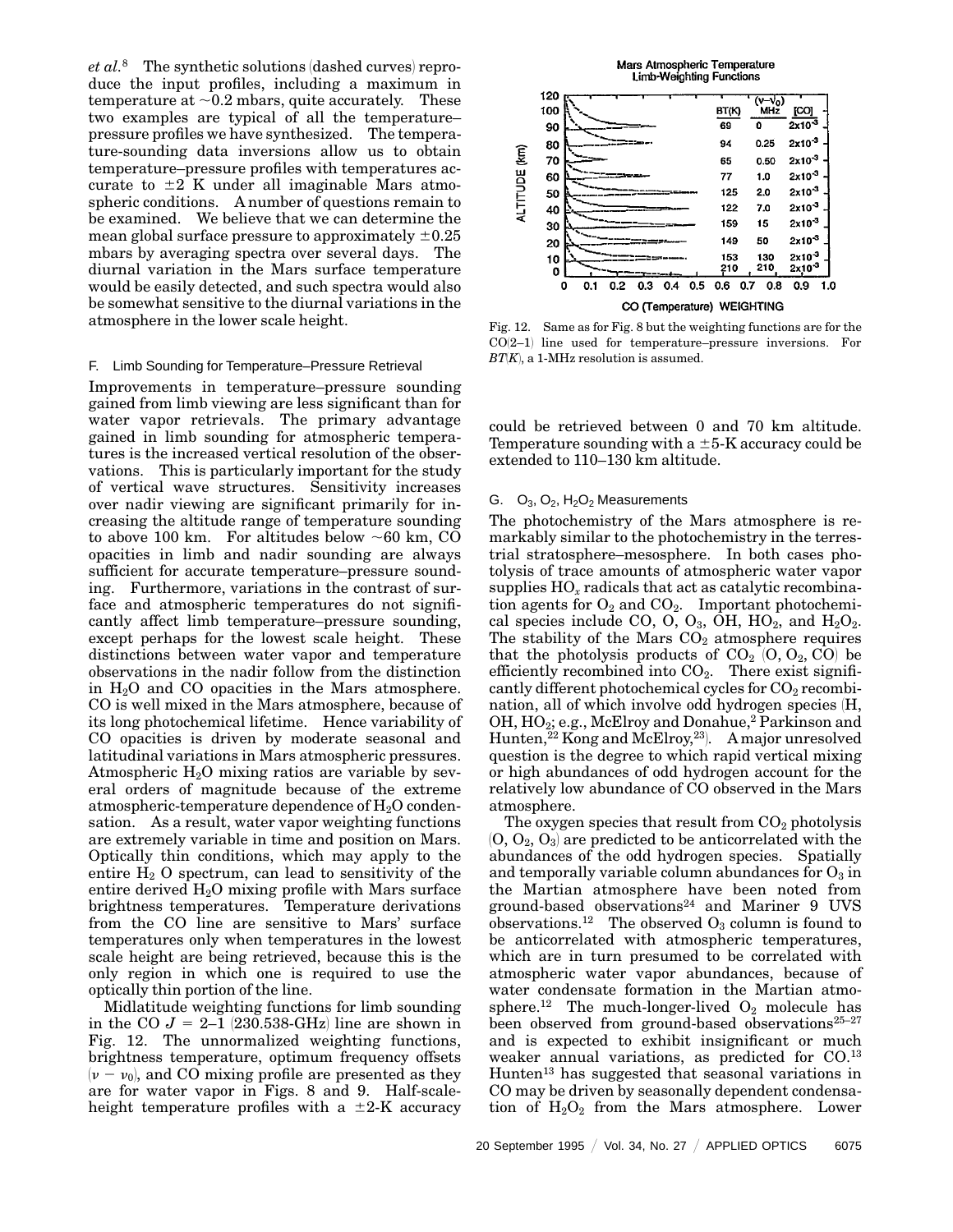$H_2O_2$  abundances reduce the recombination rates for CO, leading to increased  $O_2$  and CO abundances.

Microwave spectroscopic observations can provide accurate observations of  $O_2$ ,  $O_3$ , and  $H_2O_2$ . The combination of these observations with data from microwave  $CO, H<sub>2</sub>O,$  and temperature sounding would provide a fairly complete study of the photochemistry of the Mars atmospheres, including the condensation of  $H_2O$  and  $H_2O_2$ .

# H. Nadir Sounding of  $O_3$ ,  $O_2$ , and  $H_2O_2$

Microwave emissions from  $O_3$ ,  $O_2$ , and  $H_2O_2$  are much weaker than are those for  $CO$  and  $H_2O$  because of the lower atmospheric abundances for  $O_3$  and  $H_2O_2$  and a much smaller absorption coefficient for the  $O_2$  magnetic dipole transition. Figure 13 presents a synthetic nadir spectrum for an enhanced  $O_3$  column abundance (40 µm atm) over the cold winter pole. Such increased  $O_3$  column abundances during nighttime polar winter conditions, which are not observable by the use of UV scattered-light techniques, are observable with microwave techniques.

Winter and midlatitude  $O_2$  emissions for a constant  $O_2$  mixing ratio of  $1.3 \times 10^{-3}$  are presented in Fig. 14. The  $O_2$  spectrum appears in absorption at midlatitudes, where atmospheric temperatures above  $\sim$ 10 km altitude exceed the surface brightness temperature. Because of the weak absorptions of  $O_2$  and  $O_3$ , it is not practical to obtain vertical mixing profiles of these species from nadir observations. Relatively accurate  $\sim$  10%) column abundances for  $O_2$  and  $O_3$  (at maximum abundances) could be retrieved from such observations. Observations of  $H_2O_2$  in the Mars atmosphere require limb viewing.

# I. Limb Sounding of  $O_3$ ,  $O_2$ , and  $H_2O_2$

Increased sensitivities from limb sounding are particularly advantageous for studies of trace species. Limbweighting functions and brightness temperatures for the 231.3-GHz  $O_3$  transition are presented in Fig. 15



Fig. 13. Synthetic  $O_3$  spectral line (235.7 GHz) over the winter pole, as obtained with nadir viewing.



Fig. 14. Synthetic  $O_2$  spectral lines (118.3 GHz) over the winter pole (emission) and midlatitudes (absorption).

for an atmospheric column abundance of 2.7 µm atm. The adopted  $O_3$  profile (see Fig. 15) is based on the photochemical model of Kong and McElroy<sup>23</sup> and reflects globally averaged column abundances for  $O_3$ . Minimum ozone column abundances at equatorial latitudes are apparently in the range of  $1-2 \mu m$  atm.<sup>24</sup> It is expected that the ozone vertical profile presented in Fig. 15 could be determined with an accuracy of  $\sim$ 10% below an altitude of 30 km, given modest system-noise temperatures  $\sim$  1000 K and relatively short time integrations per altitude  $(-2 \text{ s}).$ Determination of the ozone mixing profile above 30 km would require longer integrations.

Limb-weighting functions for the 118-GHz  $O_2$  transition are presented in Fig. 16, under the assumption of a constant  $O_2$  mixing ratio of  $1.3 \times 10^{-3}$  and a nominal midlatitude temperature–pressure profile.  $O_2$  mixing profiles of  $\sim \pm 5\%$  accuracy are achievable



Fig. 15. Same as for Fig. 8 but for  $O_3$  (231.3 GHz). For  $BT(K)$ , a 1-MHz resolution is assumed.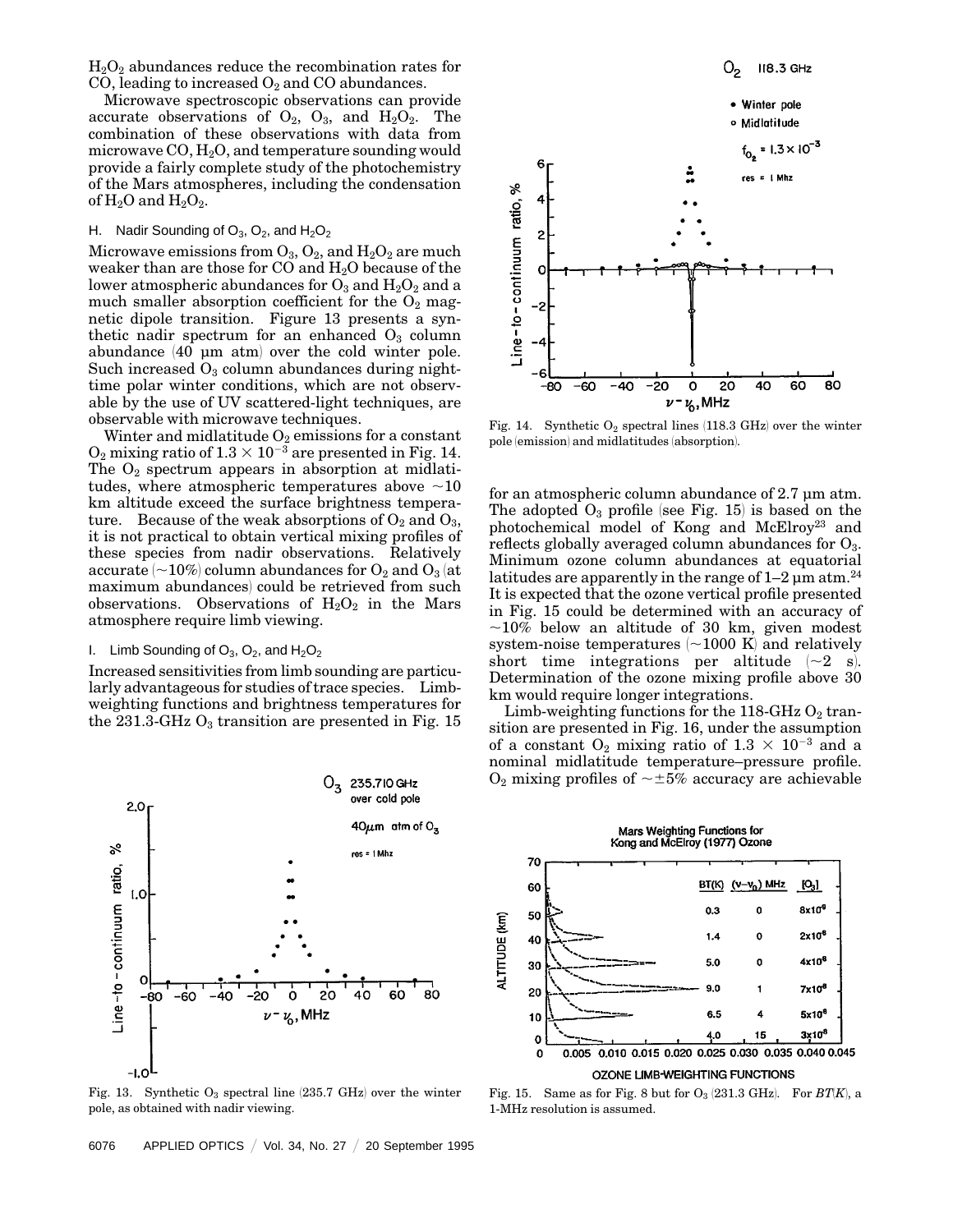

Fig. 16. Same as for Fig. 8 but for  $O_2(118.3 \text{ GHz})$ .

from such limb-viewing observations. As for the case of  $H_2O$ , limb sounding for  $O_3$  and  $O_2$  leads to much-reduced sensitivity to uncertainties in the atmospheric-temperature profile.

Based on the  $H_2O_2$  mixing profiles of Kong and McElroy,<sup>23</sup> we have calculated  $H_2O_2$  limb-weighting functions (at  $229.8$  GHz, which is not shown in Fig. 16) of approximately one half the strength presented for  $O<sub>3</sub>$  in Fig. 15. Hence we project the capability of measuring  $H_2O_2$  profiles below the 30-km altitude with  $\sim$ 20% accuracy. Determination of H<sub>2</sub>O<sub>2</sub> mixing profiles above the 30-km altitude would require longer integrations, which are certainly feasible.

#### J. Wind Measurements

The determination of the wind fields on Mars as a function of latitude, season, and topography is a major goal of Mars research. The only direct measurements of winds are those at the Mars surface on the Viking Landers. Significant theoretical investigations in the form of general circulation models have been made by Leovy and Mintz<sup>28</sup> and Pollack et al.<sup>10</sup> IRIS measurements on Mariner 9 and radio occultation measurements have been used to compute geostrophic wind fields by Conrath<sup>9</sup> and Pollack *et al.*<sup>10</sup> These models predict zonal winds from 10 to 200 m/s over the altitude range from 10 to 40 km. A major driving mechanism for the general circulation is the condensation and sublimation of  $CO<sub>2</sub>$  at winter poles during the solstices. Atmospheric dust can be an important radiative source of the upper atmospheric winds as shown by Haberle *et al.*<sup>29</sup> Meridional transport of water and dust during these periods may be a key process in the growth of polar dust and condensate deposits (Pollack *et al.*<sup>20</sup>). Equator-to-pole meridional circulation of  $5-10$  m/s has been predicted by Pollack *et al.,*<sup>10</sup> which will be rather difficult to measure by any technique.

All practical models of the circulation of the atmosphere of Mars require wind measurements from the surface to altitudes of 60 km for their development and verification. Additionally, synoptic measurements of the wind field before and during the development of major dust storms are required for a better

understanding of the impact of this meteorological phenomenon on global circulation 1see Haberle *et*  $al.^{29}$ .

An obvious technique for measuring the winds remotely is to use Doppler shifts of very narrow emission lines (see value below). Heterodyne receivers that use a moderately stable reference oscillator are ideal for this purpose. For a component of wind toward the spacecraft of  $1 \text{ m/s}$ , a spectral line formed in the region of the wind at 200 GHz would be blue shifted by 667 Hz. Thus the frequency reference for an absolute measurement of winds to this accuracy requires an oscillator–synthesizer that is accurate to approximately 300 kHz, well within the range of current technology. Although the Doppler shift that results from the motion of the spacecraft relative to the planet can be as large as 2700 kHz for a line near 200 GHz (and a spacecraft velocity of 4 km/s), the spacecraft velocity is always known to better than 1  $m/s$ , and the effect of this phenomenon is easily corrected. A much more serious error source is the knowledge and stability of the spacecraft orientation (attitude control). If the orientation of the spacecraft and the pointing direction of the telescope are in error by an angle  $\epsilon$ , there will be an unwanted Doppler velocity equal to  $V_{s/c}$  sin  $\epsilon$  sensed by the instrument. For this error source to be 1 m/s or less for  $V_{s/c} = 4$ km/s,  $\epsilon$  (or a knowledge of  $\epsilon$ ) must be less than 0.25 mrad or 0.9 arcmin. This is nearly an order of magnitude better than the value of  $\epsilon$  expected for the Mars Surveyor spacecraft, and because it is a polar orbiter, the cross-track or zonal wind measurements would have an error of nearly 10  $m/s$  from this effect. Down-track wind measurements are not affected by e and  $V_{s/c}$ . There are no wind measurements planned for the Mars Surveyor. Practical wind measurements on future spacecraft will require knowledge of the instrument pointing direction to an accuracy of 0.2–0.5 mrad, which is certainly achievable.

Remote sounding of wind velocities is best done with limb sounding. The telescope is pointed at a given point on the limb, at a specific height above the local surface. The geometry of this is illustrated in Fig. 17, in which the size of the beam is greatly

#### Limb-Sounding Geometry



Fig. 17. Diagram of limb-sounding geometry illustrating the strong contribution from the tangent shell (determined by the beam width) relative to the shells above it.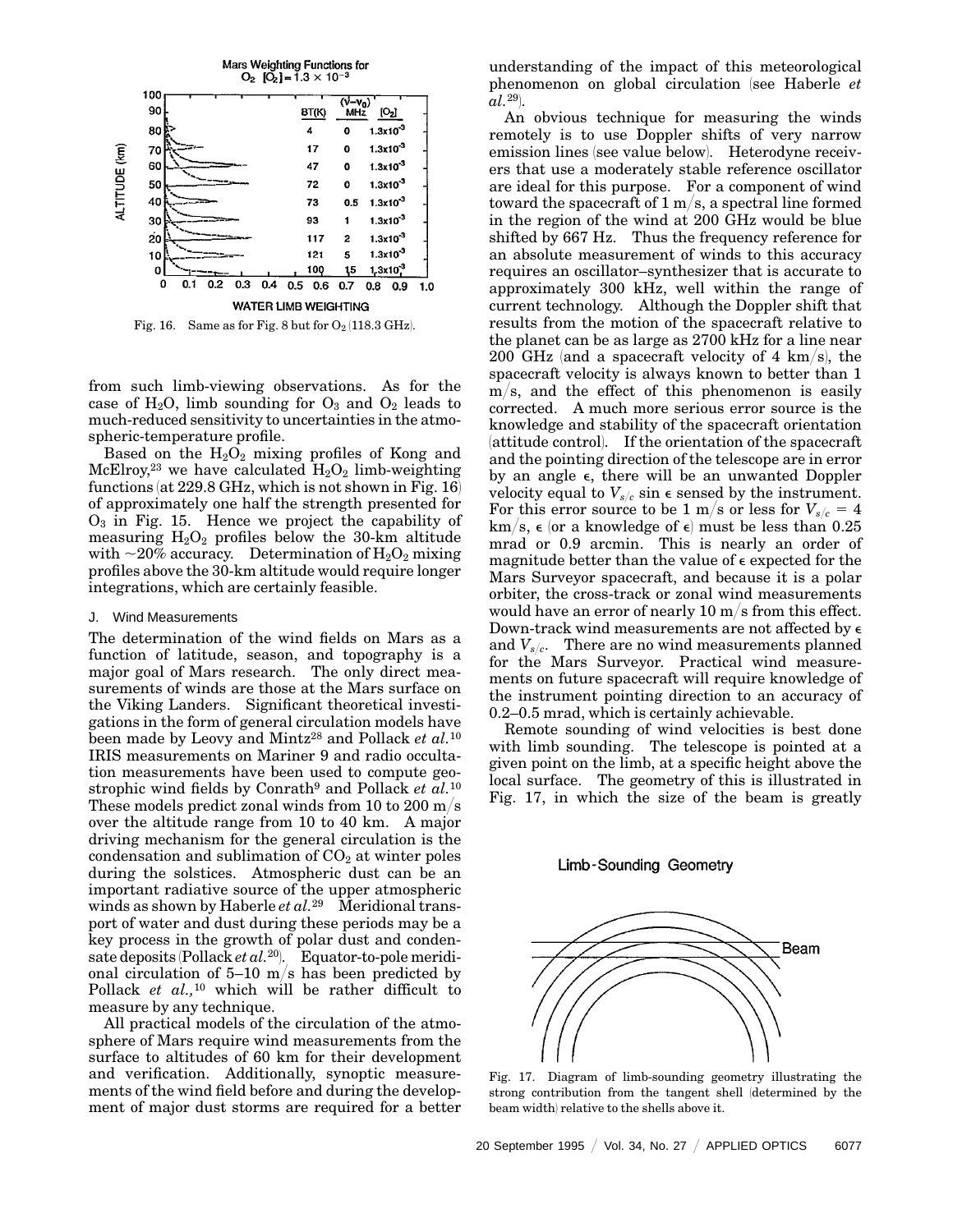exaggerated relative to the radius of the planet. The aperture-size and spacecraft-altitude dependencies of limb resolution on Mars are shown in Fig. 1; values of 5–10 km are easily achieved for orbital heights of 300–500 km, with aperture sizes from 30 to 40 cm. If the beam size on the Mars limb is 10 km, then the mean optical depth averaged over the shell in Fig. 17 is 27 times the normal optical depth of that shell, and consequently nearly all the emitted-spectral-line flux is created in the tangent shell. Contributions due to altitudes above the tangent layer become significant for tangent heights below 20 km but are essentially negligible above that. This can be seen in Fig. 18, in which synthetic limb spectra for the carbon 13 isotope of  $CO(2-1)$  are shown at 10-km limb-height levels. The spectra for the tangent point at the surface of Mars and at 10 km are rather strongly self-absorbed by the atmosphere above the tangent layers. For tangent altitudes above 20 km the self-absorption is small, and the Doppler shift of the entire spectral line can be ascribed to the tangent shell on the limb of the width determined by the beam size. Below this level, the wind measurement of the tangent shell is increasingly corrupted by the winds in the layers in front of that shell; i.e., wind measurements below 20 km will exhibit correlated errors with the layers just above it.

We have performed an error analysis of microwave wind measurements with the spectra of 13CO, as this line is optically thin enough to minimize correlations between the layers and optically thick enough to yield accurate measurements to an altitude of 70 km.



Fig. 18. Synthetic limb spectra for the isotope line 13C18O for tangent altitudes of 0, 10, 20, and 30 km. Note the self-absorption below 20 km altitude.

The analysis incorporates values of  $2 \times 10^{-3}$  for the mixing ratio,  $CO/\overline{CO}_2$ , and a <sup>12</sup> $C/^{13}C$  isotope ratio of 100. The optimum detection of the Doppler shift requires a spectral resolution approximately greater than the full-width at half-maximum of the limb spectra. Synthetic limb spectra are calculated with a 1-MHz channel resolution at altitudes of 0, 10, and 20 km (total spectral width of  $\pm 50.0$  MHz), with a 200-KHz resolution at altitudes of 30, 40, and 50 km (total spectral width of  $\pm 10$  MHZ), and with a 100-KHz resolution at altitudes 60 and 70 km (total spectral width of  $\pm 4$  MHz). Model estimates of noise errors are based on a single-sideband noise temperature of  $T_{\rm sv}$  = 1200 K. Uncooled mixer receivers operating near  $\lambda = 1.0$  mm can readily achieve such noise figures.30 For a channel width resolution res and an integration time *t*, the noise fluctuation in each channel is given by

$$
T_{\mathrm{noise}} = \frac{2\ T_{\mathrm{sy}}}{(\mathrm{res}\ t)^{1/2}}
$$

.

The error analysis uses an integration time  $t = 60$  s, the values of res listed above, and the partial derivatives of the 13CO spectra with respect to the velocity of the atmosphere to estimate the standard deviations on wind measurements for the discrete limb heights listed in Table 2.

The carbon 13 isotope of CO was chosen for this analysis because this gas is well mixed in the Mars atmosphere, in addition to possessing optimum limb opacities. Although the results would be useful all the way to the surface of Mars, the errors are large at low altitudes, as indicated in Table 2. A second CO isotope that exhibits reduced limb opacities for improved sounding below 20 km is the C18O molecule  $\overline{1}$ see Table 1. The use of both CO-isotope lines provides an excellent system for measuring the mean zonal and meridional winds to an accuracy of approximately  $\pm 5$  m/s for 60-s integrations over the 10– 70-km altitude range. Such observations from a polar orbiter could produce synoptic mapping of the wind fields from the ground to 70 km over the entire planet.

**Table 2. Covariance Analysis for Mars Wind Measurements with the 13CO Spectral Line**

| Altitude<br>km) | Resolution<br>(MHz) | Spectrum<br>Width (MHz) | <b>Standard Deviation</b><br>of Wind Estimates<br> m/s |
|-----------------|---------------------|-------------------------|--------------------------------------------------------|
| 0               | 1.0                 | ±50                     | ±17                                                    |
| 10              | 1.0                 | 50                      | 13                                                     |
| 20              | 1.0                 | 50                      | 9                                                      |
| 30              | $0.2\,$             | 10                      | 3.9                                                    |
| 40              | 0.2                 | 10                      | 2.4                                                    |
| 50              | $0.2\,$             | 10                      | 1.7                                                    |
| 60              | 0.1                 | 4                       | $1.5\,$                                                |
| 70              | $0.1\,$             | 4                       | 3.0                                                    |
|                 |                     |                         |                                                        |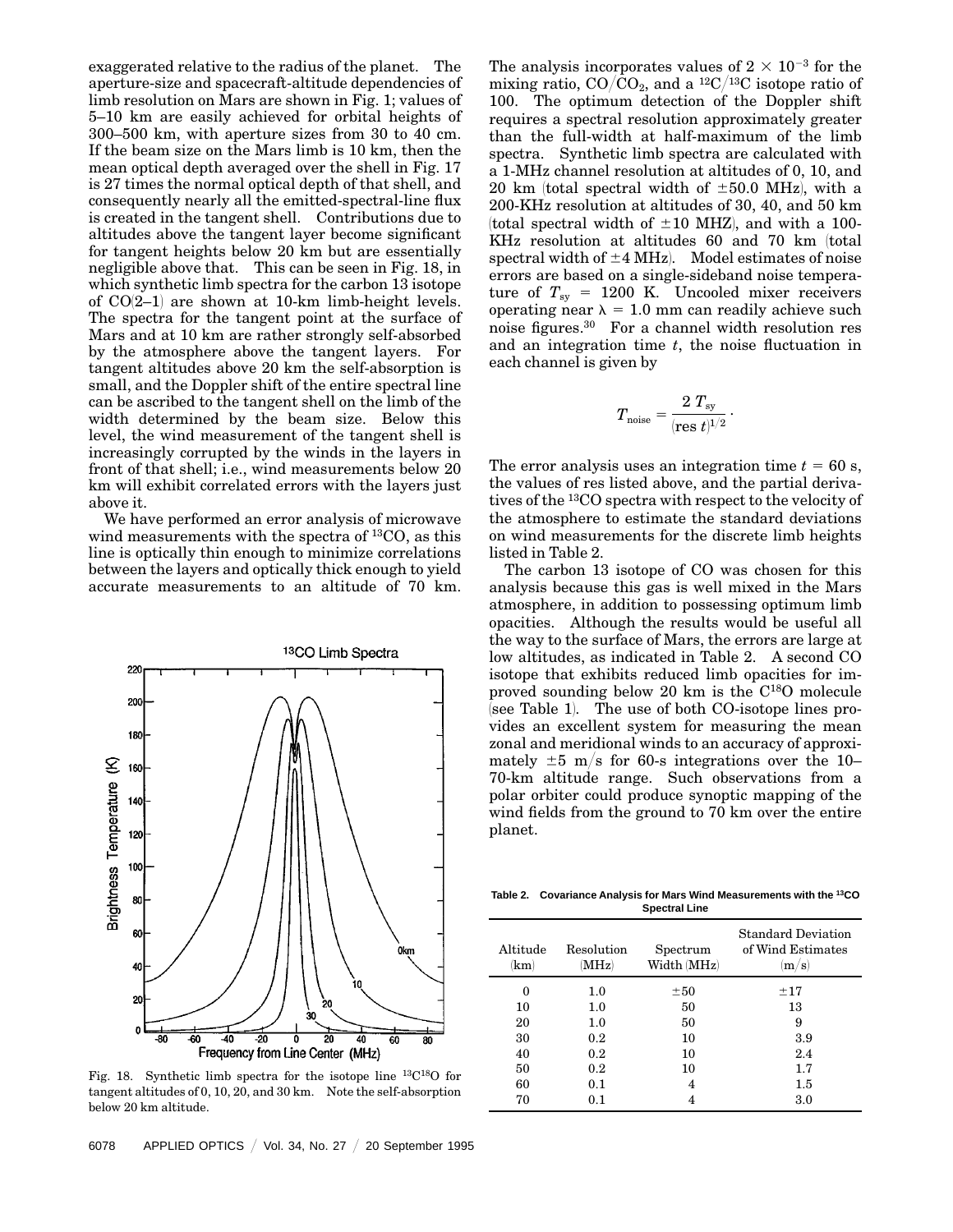# K. Surface Emission

When Mars is observed in the nadir mode or toward the planet's limb, a strong continuum flux from the near surface is detected. This emission is blackbody radiation generated in the Mars regolith within approximately 100 wavelengths of the surface. Experience with millimeter-wavelength emission from the Moon and less extensive Martian observations suggests that the emission phenomena are the same as those at centimeter wavelengths for the Moon and the terrestrial planets, which are well understood. The observed surface emission is essentially the integral of the local temperature distribution with depth weighted by the absorption coefficient in the soil and rock. The corresponding weighting functions decrease exponentially with depth and are characterized by microwave skin depths ranging from a few to 50 wavelengths (depending on the porosity, fine graininess, and rock count of the regolith. Consequently, millimeter-wavelength skin depths should range from roughly a few millimeters to approximately 5 cm. Nadir observations from the polar orbit in the continuum could determine the diurnal temperature wave, which has a thermal skin depth of approximately 4 cm. Such measurements contain important information about the density, thermal parameters, and rough composition in the upper 10–100 cm of the surface. In addition, millimeter brightness temperature measurements could determine the annual and the latitudinal variations in the mean near-surface temperatures, similar to thermal IR measurements.

If soil moisture greater than approximately 2% exists anywhere on Mars within 10–30 cm of the surface, millimeter continuum measurements will be sensitive to it. In perfectly dry soil with a density of  $\sim$ 1 gm/cm<sup>3</sup>, the 1-mm weighting function is an exponential with a skin depth of approximately 10 cm. Because the absorption coefficient for liquid water is very large at this wavelength, the presence of just a few percent of liquid water raises the microwave weighting functions very near to the surface, causing the temperature to be sensed very near the surface. One would expect the most likely presence of liquid water in the afternoon, when the subsurface temperature gradient rapidly increases toward the surface. Thus a moist region would display an anomalously high brightness temperature relative to a dry or frozen region of similar composition. We believe that this technique may be the most sensitive for the detection of near-surface liquid water by the use of remote sensing.

#### **4. Summary**

A detailed study of the atmosphere of Mars during the next decade would greatly benefit from remotely sensed microwave spectroscopy from a close orbit. Current technology permits the construction of microwave spectrometers capable of measuring the distribution of  $H_2O$ , CO,  $O_2$ ,  $O_3$ ,  $H_2O_2$ , and their various isotopes in the atmosphere of Mars over the 0–100-km altitude range. The observational frequency range  $(100 \text{ to } 250 \text{ GHz})$  has several advantages over IR atmospheric sounding of Mars, including complete insensitivity to atmospheric dust, aerosols, and Martian clouds. The 183-GHz  $H<sub>2</sub>O$  line is an extremely sensitive  $\sim 0.1$  pr. µm indicator of atmospheric water vapor, hence it offers an excellent probe for mapping the water vapor altitude distribution as a function of longitude and latitude, seasons, and dust-loading conditions. Microwave spectroscopy is also ideal for measuring temperature–pressure profiles to altitudes above  $100 \text{ km with CO spectral lines}$  (230 GHz). An altitude resolution of 5 km can be achieved in the limb-sounding mode with a telescope aperture less than 50 cm.

Trace abundances of  $O_2$ ,  $O_3$ , and  $H_2O_2$  can also be observed at microwave frequencies (118, 231.3, and  $229.8$  GHz) to determine fully the chemistry of the Martian atmosphere. Direct measurements of Martian winds can be made by the use of the Doppler shifts of the various spectral lines, particularly the C and O isotopes of CO. These wind observations, complemented by coincident observations of pressure– temperature and water vapor profiles, would contribute greatly to our understanding of the atmospheric circulation and meteorology on Mars. Finally, microwave surface continuum observations provide a sensitive technique for the detection of near-surface liquid water on Mars. Such an experiment is best carried out from a polar orbiter in the altitude range from 250 to 500 km, i.e., similar to that of the proposed Mars Aeronomy mission and the current Mars Surveyor mission.

We thank Yuk Yung and Mark Allen for numerous helpful discussions about the atmosphere of Mars. This work was supported by the NASA Planetary Instrument Development and Definition Program under contract NASW 3983.

#### **References**

- 1. T. Owen, K. Biemann, D. R. Rushneck, J. E. Biller, D. W. Howarth, and A. L. Lafleur, "The composition of the atmosphere at the surface of Mars,'' J. Geophys. Res. **82,** 4635–4639  $(1977)$ .
- 2. M. B. McElroy and T. M. Donahue, ''Stability of the Martian atmosphere," Science 177, 986-988 (1972).
- 3. D. M. Hunten and M. B. McElroy, "Production and the escape of hydrogen on Mars," J. Geophys. Res. **75,** 5989–6001 (1970).
- 4. R. B. Leighton and B. C. Murray, ''Behavior of carbon dioxide and other volatiles on Mars," Science 153, 136-141 (1966).
- 5. C. B. Farmer, D. W. Davies, A. L. Holland, D. D. LaPorte, and P. E. Doms, "Mars: water vapor observations from the Viking orbiters," J. Geophys. Res. 82, 4225-4248 (1977).
- 6. B. M. Jakosky and C. B. Farmer, ''The seasonal and global behavior of water vapor in the Mars atmosphere: complete global results of the Viking Mars atmospheric water vapor experiment," J. Geophys. Res. 87, 2999-3019 (1982).
- 7. S. L. Hess, J. A. Ryan, J. E. Tillman, R. M. Henry, and C. B. Leovy, ''The annual cycle of pressure on Mars measured by the Viking Landers 1 and 2,'' Geophys. Res. Lett. **7,** 197–200  $(1980)$
- 8. B. Conrath, R. Curran, R. Hanel, V. Junde, W. Maguire, J. Pearl, J. Pirraglia, J. Walker, and T. Burke, "Atmospheric and